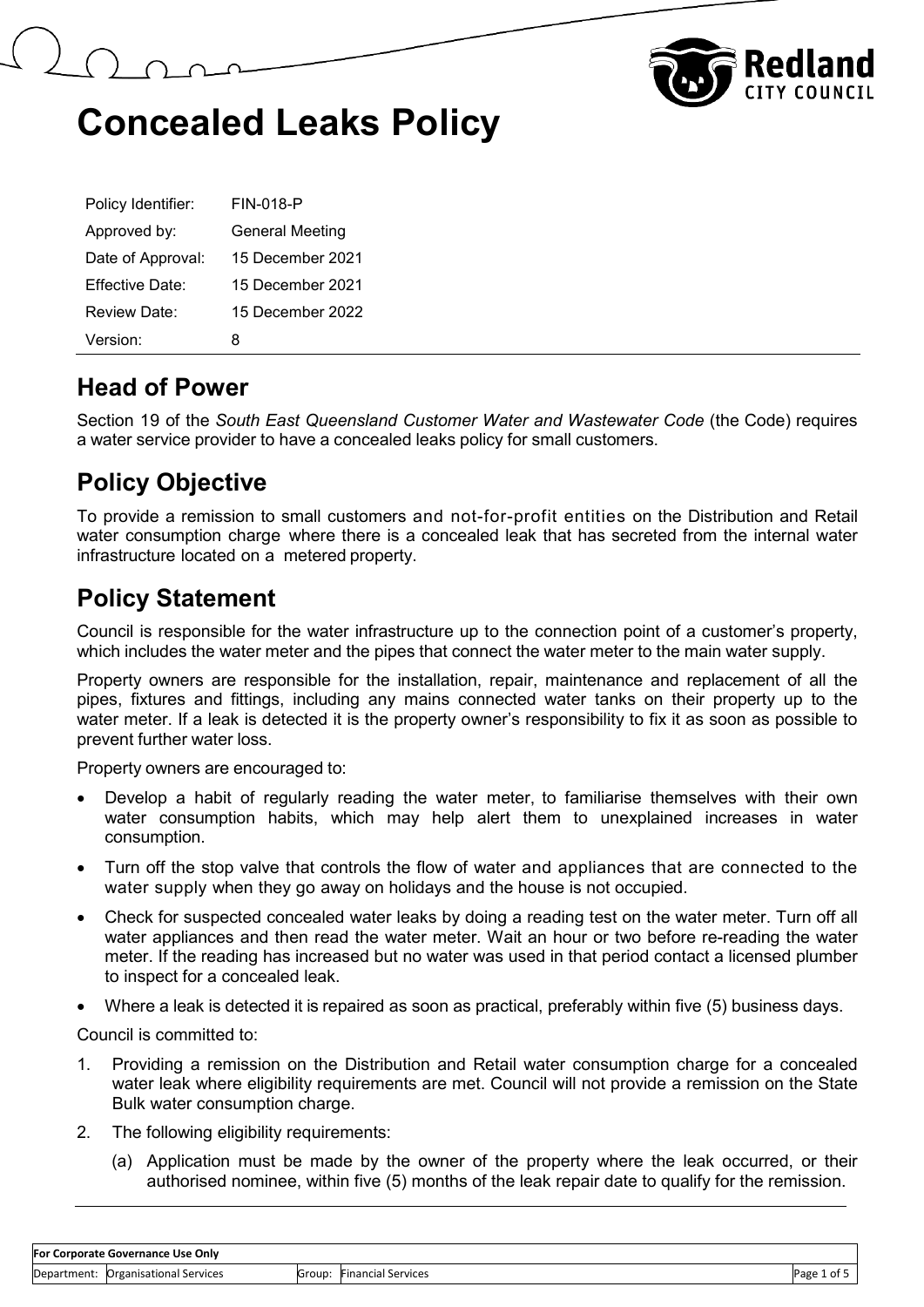

- (b) The leak must be repaired within 30 days of identification or notification of higher than usual water use. Notification may take the form of at least one of the following: SMS, email, letter, phone call or card left in the letterbox.
- (c) During their ownership, the owner of the property has not received a water consumption remission on that property within the last three (3) years due to a concealed water leak.
- 3. Apply a minimum cap on the remission provided. Where the remission is calculated and is less than thirty five (35) dollars no remission will be applied, excluding eligible pensioners where the minimum cap will be twenty five (25) dollars.
- 4. Assessing applications correctly received on the nominated form (Concealed Water Leak application form) where the following information has been provided:
	- (a) An invoice or signed report from a licensed plumber with confirmation the leak was concealed and has been repaired within required plumbing standards.
	- (b) Two (2) water meter readings two (2) weeks apart that show water consumption for the property has returned to normal, with the first reading to be taken as soon as practical after the leak has been repaired. This may be used for calculation purposes.
	- (c) Photographic evidence, if available, in support of applications. Although photos are not mandatory they are desirable and will be used in conjunction with written evidence to support the application process in determining eligibility. Photos of the leak prior and post repair will be accepted and can form part of an application.
- 5. To calculate the remission the following information may be used:
	- (a) The date the leak was repaired.
	- (b) Average daily water use and cost calculated on the first given four (4) quarter period that is not leak effected excluding new owners where the average daily water use is based on readings taken after the leak is repaired.
	- (c) In lieu of a recent quarterly billing reading the first reading taken after the leak is repaired.
	- (d) The adopted Distribution and Retail water consumption charge.
- 6. Calculate the remission based on two (2) reading periods (generally  $\leq$ =190 days).
- 7. Apply an 80% remission on the Distribution and Retail water consumption charge of the estimated water loss, excluding eligible pensioners and not-for-profit entities who will receive a 100% remission on the Distribution and Retail water consumption charge of the estimated water loss.
- 8. Apply the remission as a financial adjustment to the customer's property account, which will be shown on the next quarterly rate notice.
- 9. Provide a once only opportunity during the period of ownership to replace a previous leak remission amount where a second major leak occurs within 3 years of the first leak repair date where the calculated water loss for the second leak is greater than the calculated loss for the first leak. This is administered by the customer forgoing the first leak remission amount, which will be replaced by the approved calculated remission amount for the second leak. This does not affect the commencement of the three year period stated in 2(b), which commenced from the date the first leak was repaired.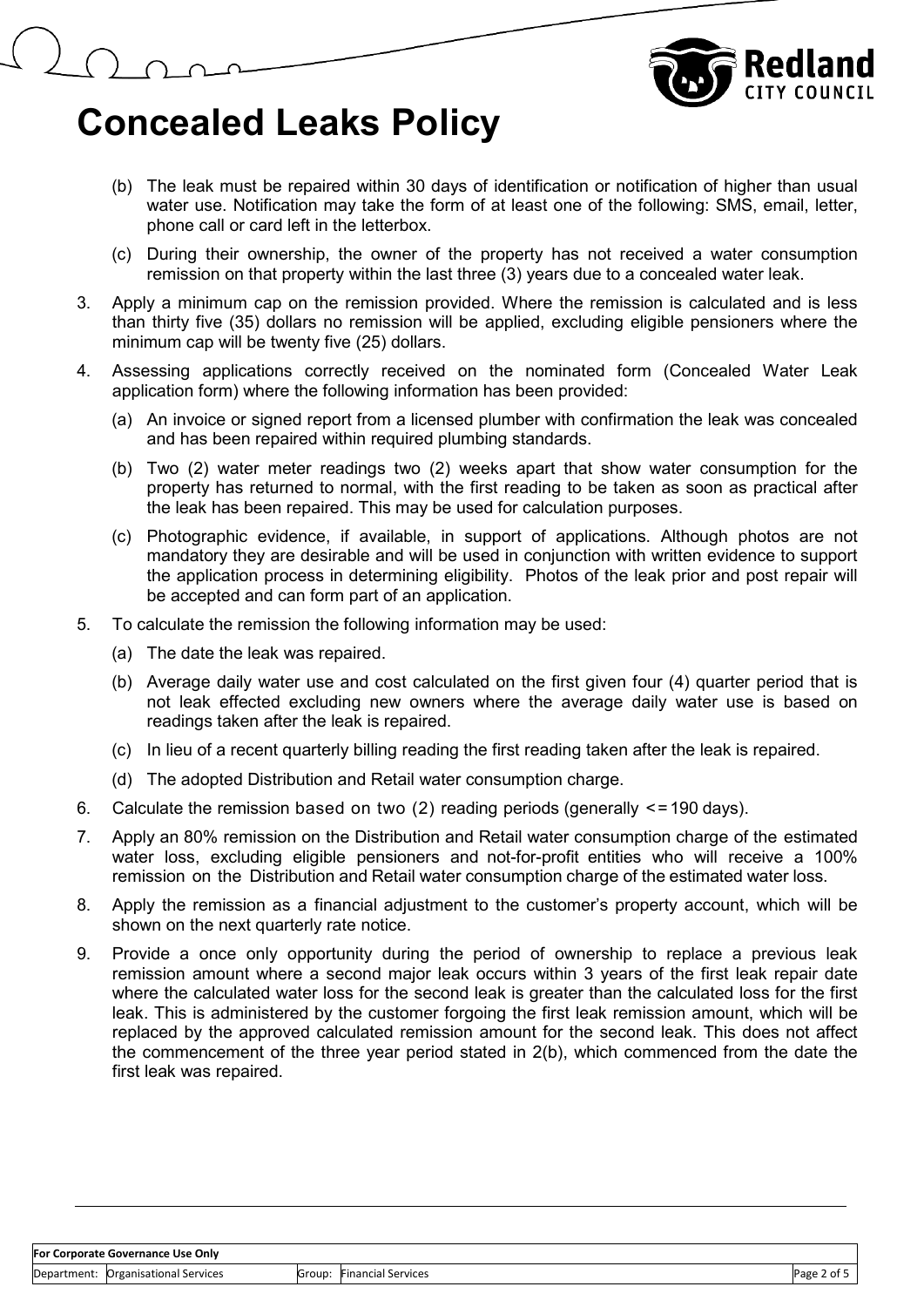

- 10. Provide an appeal process for applicants with extenuating circumstances to seek a variation to this policy to receive a greater remission than currently afforded under the Policy. The process is the creation of an Extenuating Circumstances Panel and will provide property owners with an avenue to apply for a remission if extenuating circumstance exist.
	- i) Extenuating circumstances may cover why the:
		- applicant should be deemed eligible to apply for a concealed leak remission under this Policy; or
		- repair of the concealed leak was past the 30 days given; or
		- water loss was high despite the repair of the concealed leak within the 30 day period; or
		- remission should be calculated on greater than 2 reading periods.
	- ii) Application must be made in writing setting out the extenuating circumstances and the extent of the policy variation sought.

A panel comprising the Chief Financial Officer, General Manager Infrastructure & Operations and Group Manager Corporate Governance, or three other senior officers as determined by the Chief Executive Officer, will decide whether a case for extenuating circumstances exists for a variation to be made to this Policy.

- The panel will decide the extent to which the policy will be varied, including the level of remission to be provided. For example, an extenuating circumstances remission application can be approved in full, approved in part or rejected (all with rationale) by the Extenuating Circumstances Panel.
- The decision of the panel will be final and no further appeal process will be available.

#### **Definitions**

| Term              | <b>Definition</b>                                                                                                                                                                                                                                                                                                                                                                                                                                                                                                                                                                                                                                                                                                                                                        |  |
|-------------------|--------------------------------------------------------------------------------------------------------------------------------------------------------------------------------------------------------------------------------------------------------------------------------------------------------------------------------------------------------------------------------------------------------------------------------------------------------------------------------------------------------------------------------------------------------------------------------------------------------------------------------------------------------------------------------------------------------------------------------------------------------------------------|--|
| Small             | Defined as either:                                                                                                                                                                                                                                                                                                                                                                                                                                                                                                                                                                                                                                                                                                                                                       |  |
| customer          | A residential customer who is connected to a SEQ service provider's<br>a)<br>water or wastewater service and receives a rate notice in their name that<br>includes charges for water and wastewater services; or<br>b) A non-residential customer who uses no more than 100 kilolitres of<br>drinking water and/or reticulated recycled water per annum (based on the<br>last four consecutive quarter water readings not leak affected).                                                                                                                                                                                                                                                                                                                                |  |
| Concealed<br>leak | Where a loss of water has occurred that is hidden from view, either<br>underground, under or within concrete, or underneath a building, where there<br>are no visible signs of dampness or soaking and where the owner or occupant<br>could not be reasonably expected to know of its existence.<br><b>Note:</b> It does not include water loss from:<br>Leaking taps, toilet cisterns or other water appliances.<br>Leaks in water tanks or faulty tank float valves that are plumbed<br>to the potable water supply.<br>Property sprinklers or other irrigation systems.<br>$\bullet$<br>Leaking or plumbing related faults with hot water systems, which<br>includes solar hot water systems.<br>Leaks in swimming pools, spas and other water features and fittings. |  |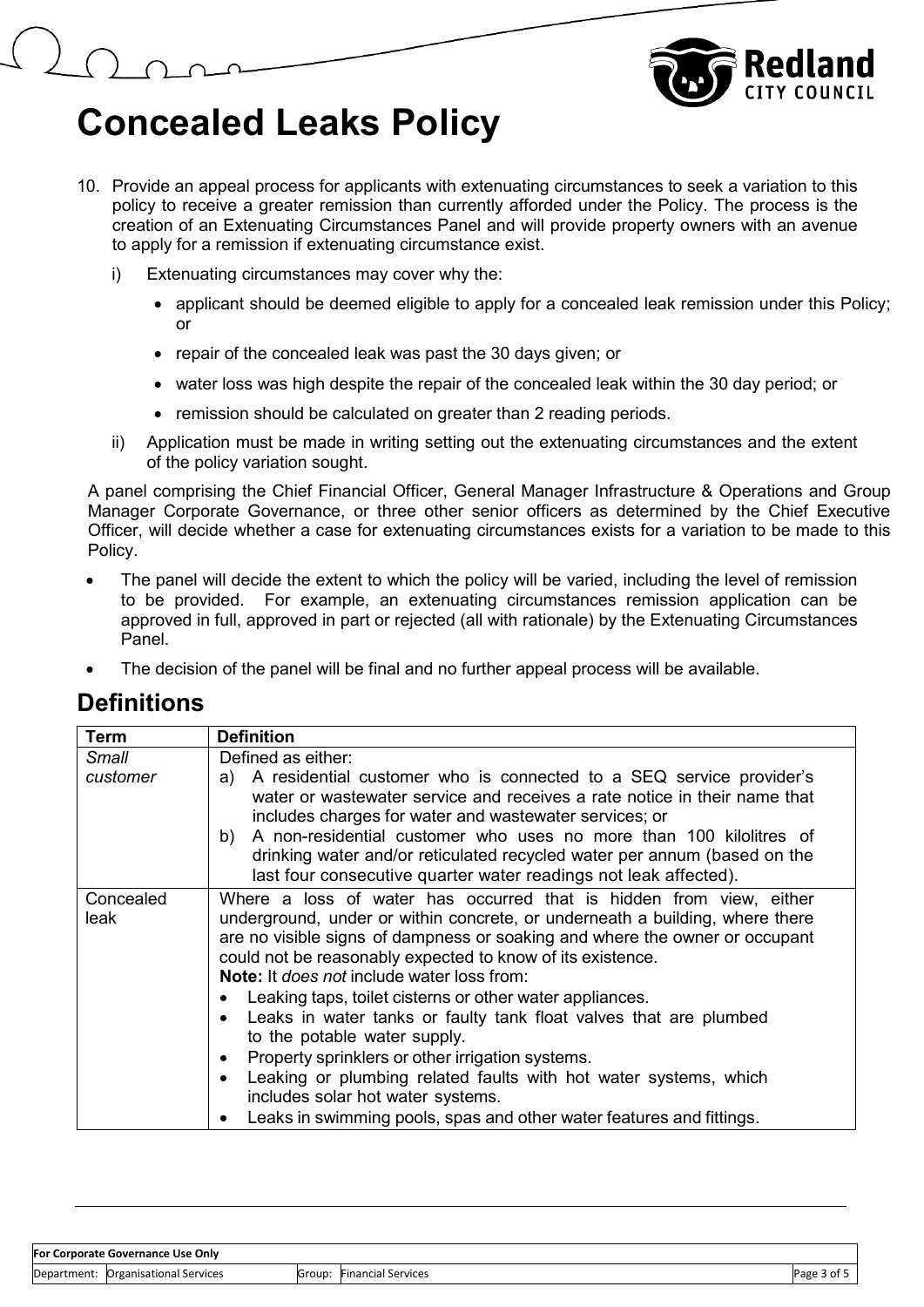

| <b>Term</b>           | <b>Definition</b>                                                                                                                                                                           |  |  |
|-----------------------|---------------------------------------------------------------------------------------------------------------------------------------------------------------------------------------------|--|--|
| Not-for-              | Not for profit entities:                                                                                                                                                                    |  |  |
| profit<br>entity      | are formed for a purpose that does not include the profit or gain of its individual<br>members or owners;                                                                                   |  |  |
|                       | exist for any lawful purpose that provides a public benefit, at large or in a<br>$\bullet$<br>particular locality that improves or promotes community welfare, education, or<br>safety; and |  |  |
|                       | has voluntary membership only.<br>$\bullet$                                                                                                                                                 |  |  |
|                       | Examples include:                                                                                                                                                                           |  |  |
|                       | Charity organisations                                                                                                                                                                       |  |  |
|                       | Religious organisations                                                                                                                                                                     |  |  |
|                       | Sporting and recreational clubs                                                                                                                                                             |  |  |
|                       | Community service organisations<br>$\bullet$                                                                                                                                                |  |  |
|                       | Cultural and social societies<br>$\bullet$                                                                                                                                                  |  |  |
| Eligible<br>Pensioner | A person in receipt of Council's pensioner rebate as verified by Council's<br>database.                                                                                                     |  |  |

#### **Associated Documents**

Fact Sheet - Has your water usage increased?

[https://www.redland.qld.gov.au/download/downloads/id/2239/has\\_your\\_water\\_usage\\_increased.](https://www.redland.qld.gov.au/download/downloads/id/2239/has_your_water_usage_increased.pdf) [pdf](https://www.redland.qld.gov.au/download/downloads/id/2239/has_your_water_usage_increased.pdf)

Concealed water leak application form

[https://www.redland.qld.gov.au/download/downloads/id/1441/concealed\\_leak\\_application\\_form.p](https://www.redland.qld.gov.au/download/downloads/id/1441/concealed_leak_application_form.pdf) [df](https://www.redland.qld.gov.au/download/downloads/id/1441/concealed_leak_application_form.pdf)

#### **Document Control**

Changes to this policy can only be approved by Council through a Resolution at a Council Meeting. This policy is reviewed annually.

Approved amended documents must be submitted to the Corporate Meetings and Registers Team to place the document on the Policy, Guidelines and Procedures Register.

#### **Version Information**

Refer to Corporate Meetings and Registers Team for previous versions.

| <b>Version</b><br><b>Number</b> | <b>Date</b> | <b>Key Changes</b>                                                                                                                                                                                                                                                                                                                                                                                                                                                                                                                                                                                                                                                                                                                                                                                                                                           |
|---------------------------------|-------------|--------------------------------------------------------------------------------------------------------------------------------------------------------------------------------------------------------------------------------------------------------------------------------------------------------------------------------------------------------------------------------------------------------------------------------------------------------------------------------------------------------------------------------------------------------------------------------------------------------------------------------------------------------------------------------------------------------------------------------------------------------------------------------------------------------------------------------------------------------------|
| 3                               | June 2014   | The primary change to the policy is it has been reworded to improve readability.<br>Amendments to the policy are:<br>Name change to the policy to comply with the policy name given in the Code.<br>Change to the Head of Power.<br>2)<br>Inclusion of definitions for a small customer and a small business customer.<br>3)<br>Updated definition of a concealed leak including exclusions.<br>4)<br>To comply with the section 9(b) of the Code, inclusion of information to assist<br>5)<br>small customers to physically identify concealed leaks.<br>Extension of the time period in which a customer may apply for a concealed leak.<br>6)<br>Clarification of how the average water consumption is calculated.<br>$\mathsf{Z}$<br>Transparency for the customer to be told if the average water consumption is<br>8)<br>calculated by another method. |